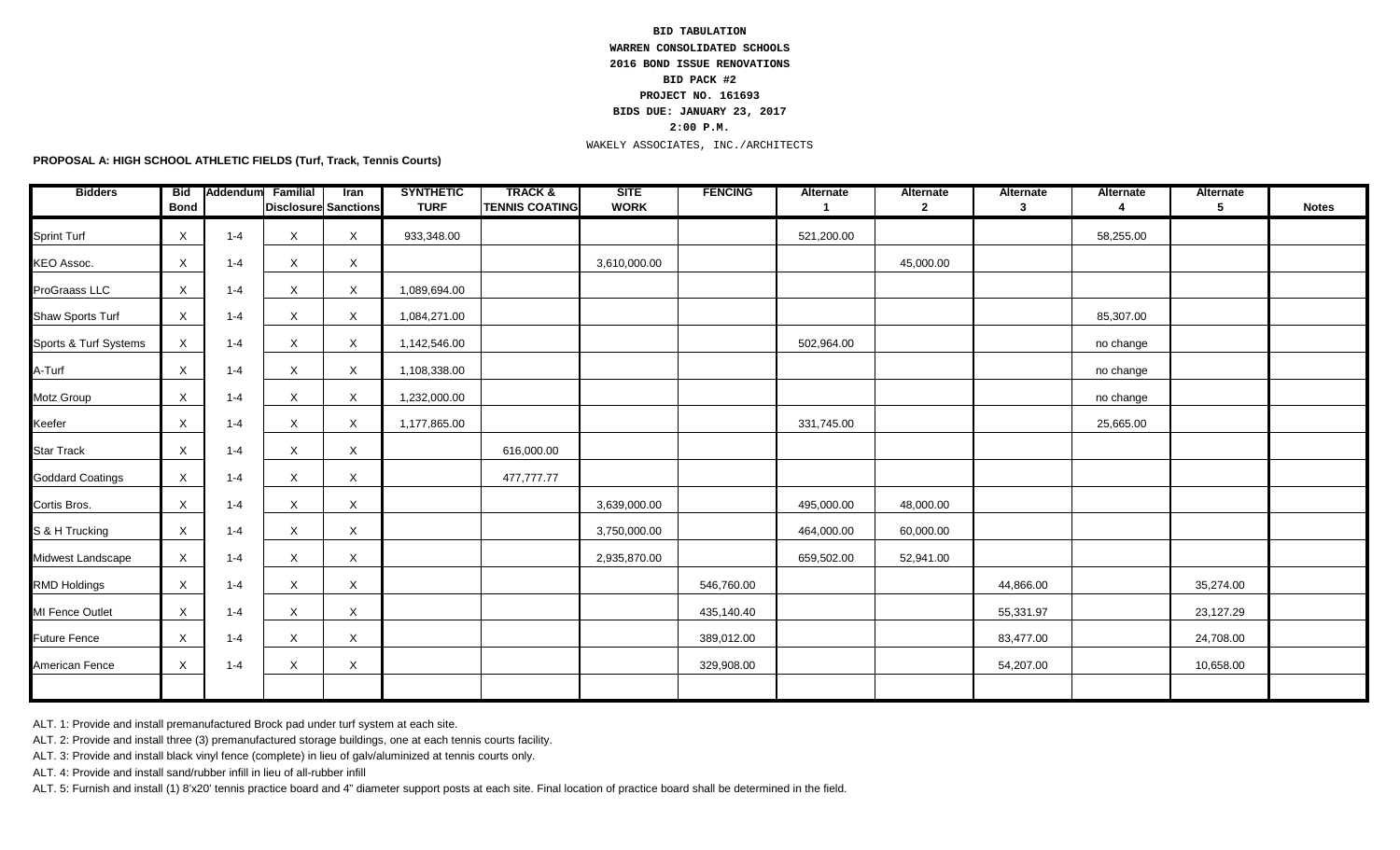## **2:00 P.M.** WAKELY ASSOCIATES, INC./ARCHITECTS **BID TABULATION WARREN CONSOLIDATED SCHOOLS 2016 BOND ISSUE RENOVATIONS BID PACK #2 PROJECT NO. 161693 BIDS DUE: JANUARY 23, 2017**

**PRPOSAL B: ELEMENTARY SCHOOL PLAYGROUNDS**

| <b>Bidders</b>        | Bid<br><b>Bond</b>        | Addendum | <b>Familial</b> | Iran         | <b>BASE BID 1B</b> | <b>BASE BID 2B</b> | <b>BASE BID 1C</b><br>Disclosure Sanctions (North schools)   (South schools)   (1B & 2B combo) | Alternate<br>4 |  |  | <b>Notes</b> |
|-----------------------|---------------------------|----------|-----------------|--------------|--------------------|--------------------|------------------------------------------------------------------------------------------------|----------------|--|--|--------------|
|                       |                           |          |                 |              |                    |                    |                                                                                                |                |  |  |              |
| WCI                   | $\boldsymbol{\mathsf{X}}$ | $1 - 4$  | $\times$        | $\mathsf{X}$ | 2,536,300.00       | 1,877,800.00       | 4,524,100.00                                                                                   |                |  |  |              |
| American Fence/Supply | X                         | $1 - 4$  | $\mathsf{X}$    | X            | 127,216.00         | 164,272.00         | N/A                                                                                            | N/A            |  |  |              |
| KEO & Assoc.          | $\boldsymbol{\mathsf{X}}$ | $1 - 4$  | $\mathsf X$     | $\mathsf{X}$ | 1,826,000.00       | 1,585,000.00       | 3,410,000.00                                                                                   |                |  |  |              |
|                       |                           |          |                 |              |                    |                    |                                                                                                |                |  |  |              |
|                       |                           |          |                 |              |                    |                    |                                                                                                |                |  |  |              |
|                       |                           |          |                 |              |                    |                    |                                                                                                |                |  |  |              |
|                       |                           |          |                 |              |                    |                    |                                                                                                |                |  |  |              |
|                       |                           |          |                 |              |                    |                    |                                                                                                |                |  |  |              |
|                       |                           |          |                 |              |                    |                    |                                                                                                |                |  |  |              |
|                       |                           |          |                 |              |                    |                    |                                                                                                |                |  |  |              |
|                       |                           |          |                 |              |                    |                    |                                                                                                |                |  |  |              |
|                       |                           |          |                 |              |                    |                    |                                                                                                |                |  |  |              |
|                       |                           |          |                 |              |                    |                    |                                                                                                |                |  |  |              |

ALT. 4: Cost for ball diamond underdrain system